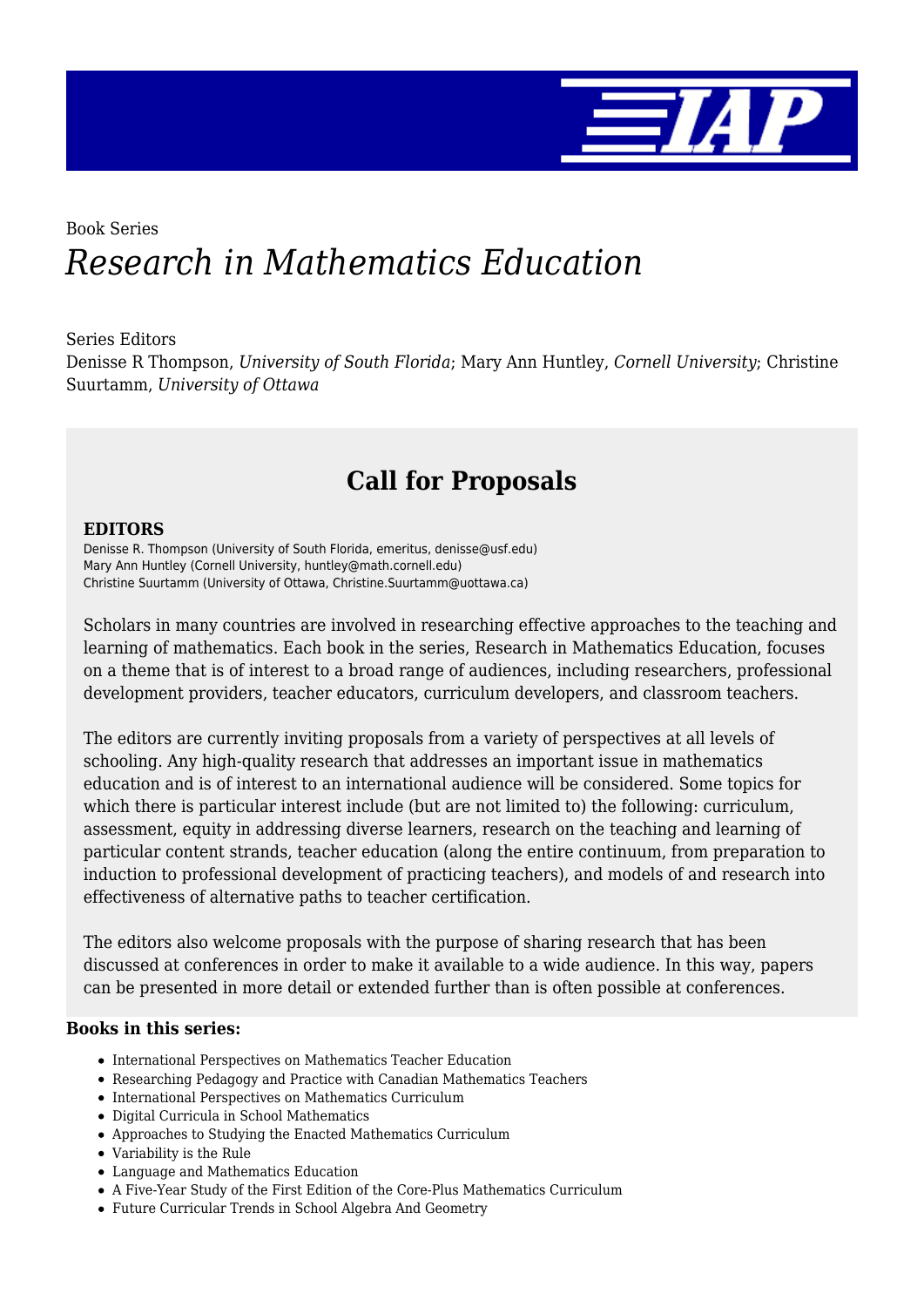- A Decade of Middle School Mathematics Curriculum Implementation
- Mathematics Curriculum in Pacific Rim Countries China, Japan, Korea, and Singapore
- The History of the Geometry Curriculum in the United States
- The Classification of Quadrilaterals
- The Intended Mathematics Curriculum as Represented in State-Level Curriculum Standards

#### \*\*\*\*\*\*\*\*\*\*\*\*\*\*\*\*\*\*\*\*\*\*\*\*\*\*\*\*\*\*\*\*\*\*\*\*

**Special Paperback Set Price: \$36.50 per book + FREE SHIPPING when you order the complete series.**

*To view this series online visit: http://www.infoagepub.com/series/Research-in-Mathematics-Education*

### **IAP - Information Age Publishing, PO Box 79049, Charlotte, NC 28271 tel: 704-752-9125 fax: 704-752-9113 URL: www.infoagepub.com**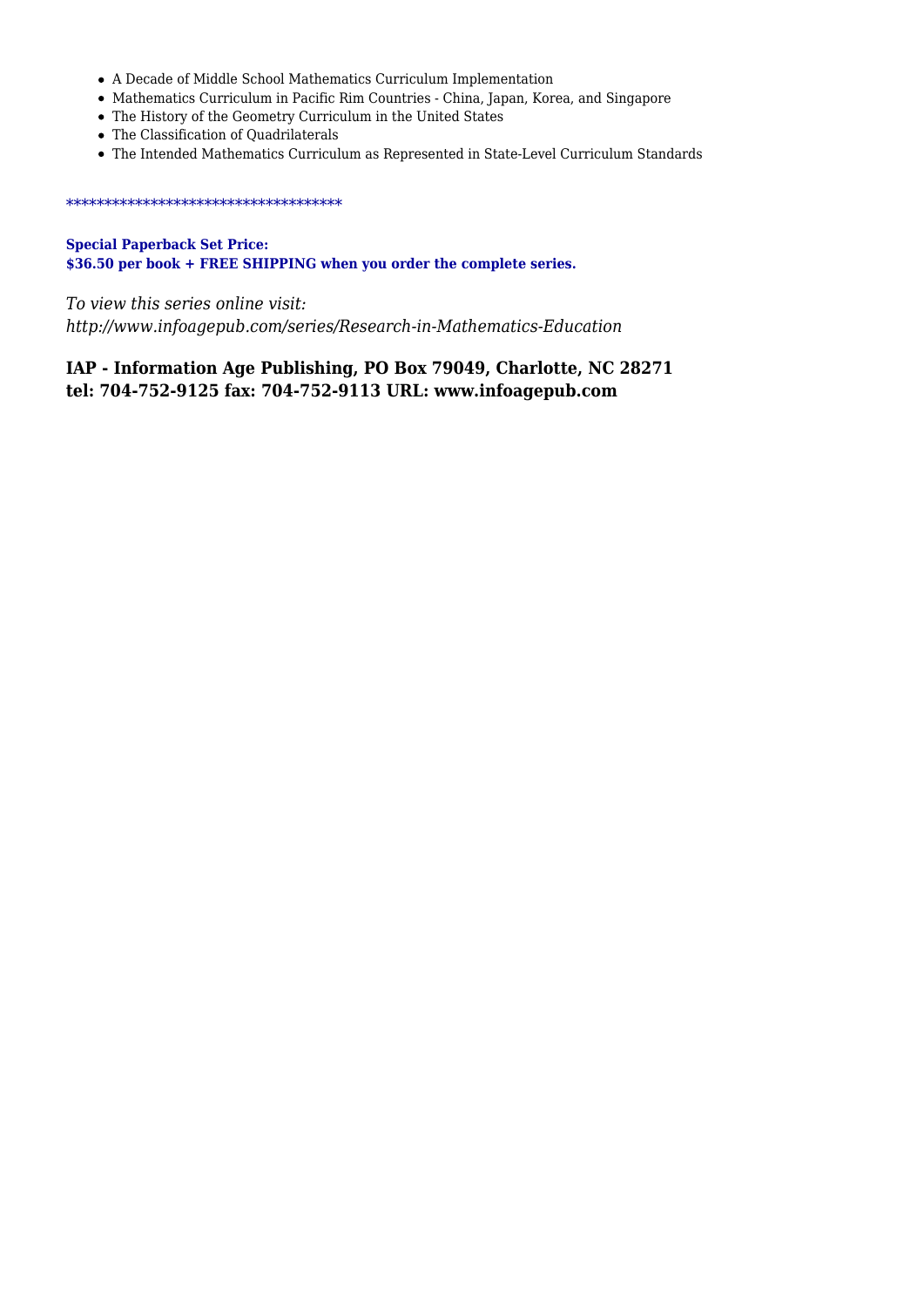

## International Perspectives on Mathematics Teacher Education

Denisse R Thompson, University of South Florida; Christine Suurtamm, University of Ottawa; Mary Ann Huntley, Cornell University

2021. Paperback 978-1-64802-629-4 \$45.99. Hardcover 978-1-64802-630-0 \$85.99. eBook 978-1-64802-631-7 \$74.

Mathematics teacher education includes the mathematics content teachers need to understand, ways that pedagogical approaches are developed, messages about the nature of mathematics teaching and learning, and interfaces between tertiary preparation and school contexts. Scholars from Sweden, France, Malawi, Singapore, New Zealand, Brazil, the USA, and Canada provide insights for the mathematics education community's understanding of how teacher educators structure, develop, and implement their respective mathematics teacher education programs. Several themes emerged across the chapters, including: varied approaches to developing culturally responsive pedagogies and/or Indigenous perspectives; issues and challenges in fostering partnerships and collaborations; strategies for developing mathematics knowledge for teaching; and preparing flexible and resourceful teachers.

#### **Praise for International Perspectives on Mathematics Teacher Education:**

*"International Perspectives on Mathematics Teacher Education explores different facets of mathematics teacher education in eight countries across five continents. The authors and editors answer important questions and open the door to critical conversations about policies and practices related to mathematics teacher recruitment, preparation, and professional development, among other topics. Every reader will develop new perspectives as they learn how one institution is engaging with Indigenous perspectives while other countries struggle with an insufficient supply of certified teachers. This book clearly demonstrates challenges, constraints, nuances and complexities to initiating and maintaining improvement across systems to enhance the work and spaces of mathematics teachers within different historical, cultural, social, and political contexts. This volume also generates ideas and opportunities for leaders, policymakers, and teacher educators to consider and learn from international colleagues about different approaches to mathematics teacher education practice and policy. Undoubtedly, debates about standards, content and experiences in programs, and accountability structures such as accreditation will continue. It is clear from the insights in this volume that strengthening mathematics teacher education will require stronger collaborations, frameworks, policies, infrastructure, and investments on a global scale and it will be critical to collaborate with and learn from colleagues in international settings. These conversations will require reciprocity, interdependence, and resilience as we pursue the ultimate goal of equipping the field of mathematics teacher education."* Kathryn Chval

Dean, College of Education Professor of Mathematics Education *University of Illinois Chicago*

**CONTENTS:** Preface. Questions Facing Mathematics Teacher Education: An Introduction to the Volume, *Christine Suurtamm, Mary Ann Huntley, Denisse R. Thompson.* The Crosscurrents of Swedish Mathematics Teacher Education, *Iben Maj Christiansen, Anette de Ron, Andreas Ebbelind, Susanne Engström, Susanne Frisk, Cecilia Kilhamn, Veronica Jatko Kraft, Yvonne Liljekvist, Mathias Norqvist, Rimma Nyman, Lisa Österling, Hanna Palmér, Anna Pansell, Astrid Pettersson, Kerstin Pettersson, Inger Ridderlind, Christina Skodras, Kicki Skog, Lovisa Sumpter.* Teacher Training in Mathematics in France, *Nadine Grapin, Nathalie Sayac.* Mathematics Teacher Education in Malawi, *Everton Lacerda Jacinto, Mercy Kazima, Arne Jakobsen, Raymond Bjuland.* Mathematics Teacher Education in Singapore, *Eng Guan Tay, Berinderjeet Kaur.* Mathematics Teacher Education in Aotearoa New Zealand, *Glenda Anthony, Raewyn Eden.* Education of Teachers who Teach Mathematics in Brazil, *Celi Espasandin Lopes, Adair Mendes Nacarato.* Mathematics Teacher Education in the United States with a Focus on Innovations in Recruitment and Equitable Instructional Practices, *Amy Roth McDuffie, Tariq Akmal, Mary Q. Foote.* Mathematics Teacher Education in Canada: Emerging Possibilities in Engaging with Indigenous Perspectives, *Florence Glanfield, Christopher Charles.* Reflections on Commonalities and Challenges in Mathematics Teacher Education Across Eight Countries, *Mary Ann Huntley, Denisse R. Thompson, Christine Suurtamm.* Biographies.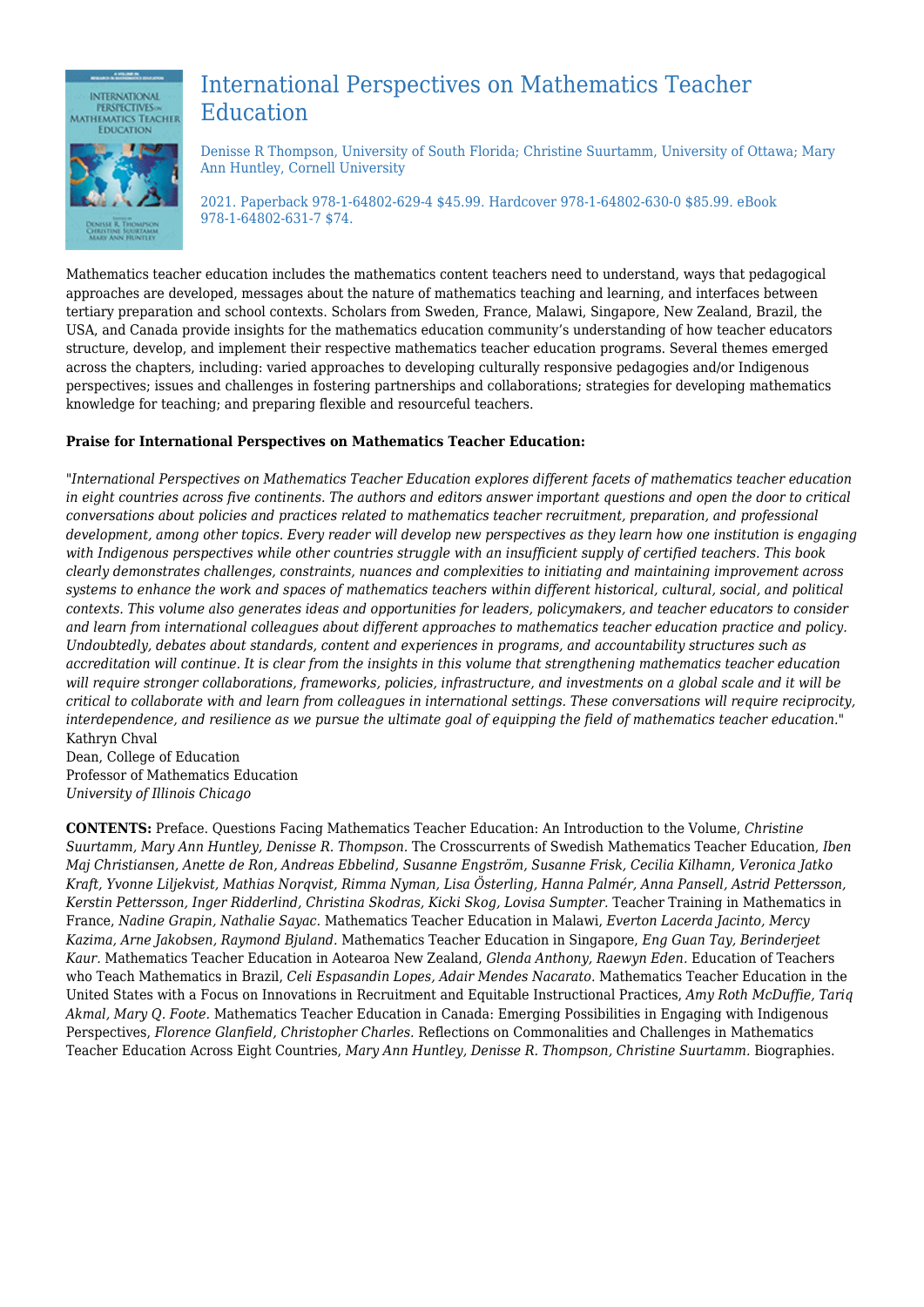

## Researching Pedagogy and Practice with Canadian Mathematics Teachers

David A Reid, Universitetet i Agder; Christine Suurtamm, University of Ottawa; Annie Savard, McGill University; Elaine Simmt, University of Alberta; Dominic Manuel, University of Alberta; Lisa Lunney Borden, St. Francis Xavier University; Richard Barwell, University of Ottawa

2020. Paperback 978-1-64802-137-4 \$45.99. Hardcover 978-1-64802-138-1 \$85.99. eBook 978-1-64802-139-8 \$74.

The past two decades have seen an increased interest in education, especially in core areas such as mathematics, language and science. This is in part a consequence of the increase in the number of international comparisons of educational outcomes, such as PISA and TIMSS. Much research has focused on the contributions that curricula, financial resources, parental support, and so on, might have on educational outcomes. A factor that seems likely to have a very significant effect on student achievement, teachers' practices and beliefs, has received little attention.

This book reports results from a research program that sought to develop and employ research methods to compare teachers' practices and beliefs across Canada. It provides insight into the challenge of such research, and describes teachers' contexts, beliefs and practices, and how they differ, in four regions and across two languages.

Using a multivocal ethnography approach (Tobin, 1999) teachers were involved in the preparation and discussion of videos of their own teaching and that of others. This approach resulted in not only insights into the teachers' pedagogies and practices, but also opportunities for the teachers to reflect on their own teaching in new ways, and for researchers to reflect on research practices and orientations.

The work is innovative in several ways. In a field crowded with research on teachers' practices, beliefs and knowledge this research helps to unearth the implicit values that underlie the way teachers see teaching itself. Through the process of observation of each other's practice, the teachers became aware of their own pedagogies, giving them new insights into their values and practices. Researchers also engaged in a parallel process of reflection on their own practices as observers of teachers, with similar insights into the values guiding their work.

This book will be of interest to government policy makers, teachers and teacher educators, as well as researchers in Mathematics Education. Members of the AERA SIG in Research in Mathematics Education, the Canadian Mathematics Education Study Group, the NCTM, and provincial Mathematics teacher associations are potential readers.

#### **Praise for Researching Pedagogy and Practice with Canadian Mathematics Teachers:**

*What a treasure! This book is an important resource for anyone interested in high quality mathematics teaching. It fills a gap in our understanding of how mathematics is taught across Canada, where students are among the highest performing on international mathematics assessments. The studies reported are conceptually grounded, methodologically rigorous, and filled with nuanced observations of the similarity and variation in classroom teaching across many of the Canadian provinces.*

Edward A. Silver Senior Associate Dean for Research & Graduate Studies William A. Brownell Collegiate Professor of Education & Professor of Mathematics University of Michigan

**CONTENTS:** Acknowledgments. Preface, *David A. Reid.* Observing Teachers: Comparing Middle School Teachers' Pedagogies in Four Regions of Canada, *David A. Reid.* **PART I:** Introduction to Part I. Pedagogy as Engagement, *Elaine Simmt.* Nested Noticing: Valuing Voice, *Christine Suurtamm and Brenna Quigley.* Observing Teachers with Different Lenses: Where to Situate Them? *Annie Savard, Dominic Manuel, Sophie Pinard, Scosha Merovitz, and Vandana Chandrasekhar.* Discussing Fractions: Teacher Conversations about their Teaching Practices, *Sophie Pinard, Dominic Manuel, and Annie Savard.* **PART II:** Introduction to Part II: Seeking Similarities in Pedagogy. "I Do That Too" Teachers' Constructions of Shared Mathematics Pedagogy, *Richard Barwell and Lisa Lunney Borden.* Similarities and Differences in Pedagogy: A Thematic Analysis, *Lisa Lunney Borden and Ellen Carter.* Seeking Patterns in Pedagogy: A Topical Analysis, *David A. Reid.* Postscript to Part II: A Commentary on Our Analyses. **PART III:** Introduction to Part III: Reflecting on Observing Teachers. Listening to the Teachers' Perspectives: Dialogue on Research Participation and Growth, *Terry Wan Jung Lin, Annie Savard, Claudia Anzovino, Kathryn Sides Blanchard, and Dominic Manuel.* Researching Mathematics Pedagogy, *Richard Barwell, Lisa Lunney Borden, Dominic Manuel, David A. Reid, Annie Savard, Elaine Simmt, and Christine Suurtamm.* Observing the Observers: Reflections on Our Research, *David A. Reid.* Editor and Author Biographies.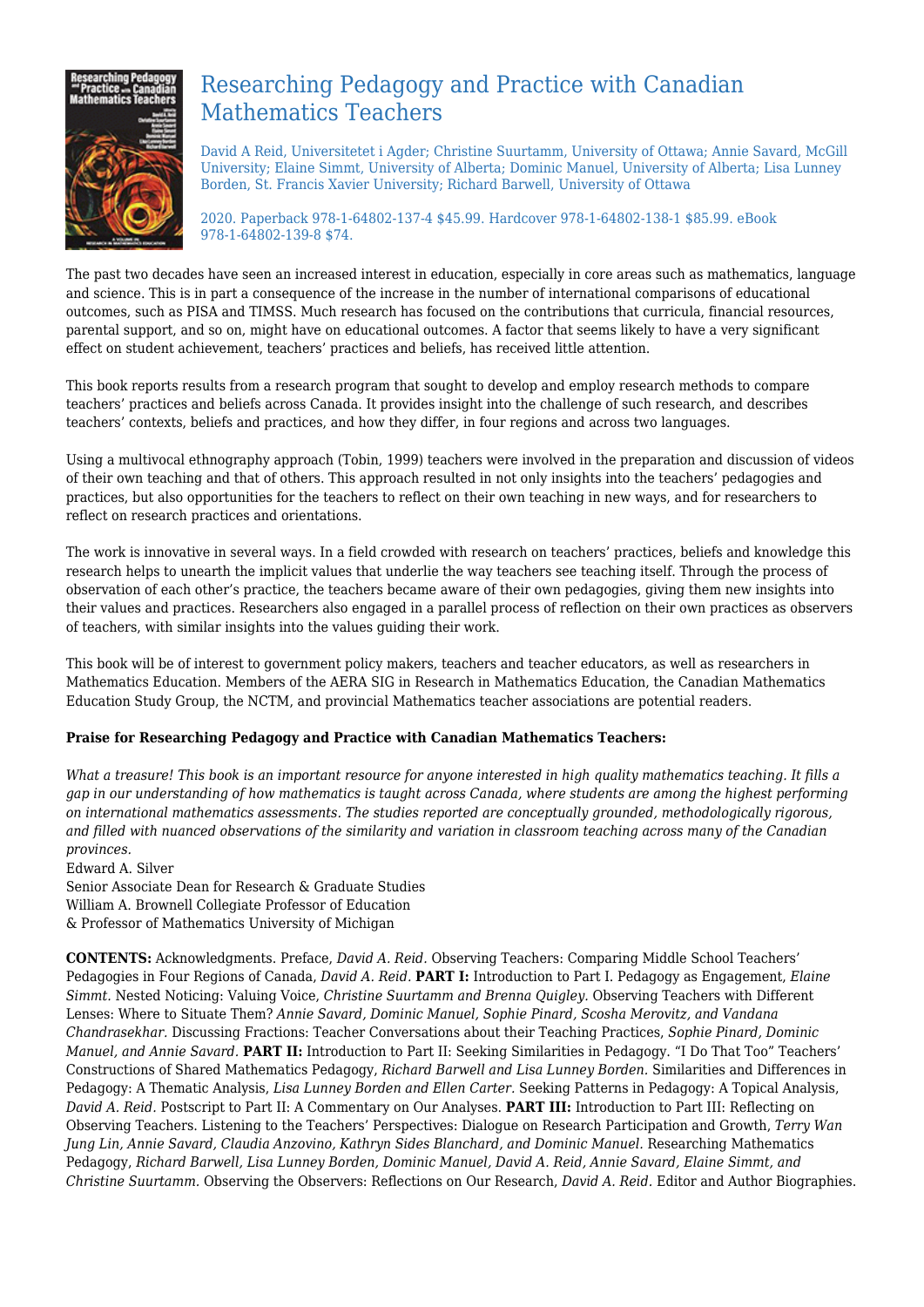

# International Perspectives on Mathematics Curriculum

Denisse R Thompson, University of South Florida; Mary Ann Huntley, Cornell University; Christine Suurtamm, University of Ottawa

2018. Paperback 978-1-64113-043-1 \$45.99. Hardcover 978-1-64113-044-8 \$85.99. eBook 978-1-64113-045-5 \$74.

Curriculum can be defined in a variety of ways. It might be viewed as a body of knowledge, a product, or a process. Curricula can differ as they are conceptualized from various theoretical perspectives to address the needs of teachers, students, and the context of schooling. One reason to study curriculum is "to reveal the expectations, processes and outcomes of students' school learning experiences that are situated in different cultural and system contexts. … further studies of curriculum practices and changes are much needed to help ensure the success of educational reforms in the different cultural and system contexts" (Kulm & Li, 2009, p. 709).

This volume highlights international perspectives on curriculum and aims to broaden the wider mathematics education community's understandings of mathematics curriculum through viewing a variety of ways that curricula are developed, understood, and implemented in different jurisdictions/countries. Within this volume, we define curriculum broadly as the set of mathematics standards or outcomes, the messages inherent in mathematics curriculum documents and resources, how these standards are understood by a variety of stakeholders, and how they are enacted in classrooms. The focus is on the written, implied, and enacted curriculum in various educational settings throughout the world.

**CONTENTS:** Preface. What Might Be Learned From Examining Curricular Perspectives Across Countries? *Christine Suurtamm, Mary Ann Huntley, and Denisse R. Thompson.* Primary School Mathematics in the Netherlands: The Perspective of the Curriculum Documents, *Marc van Zanten and Marja van den Heuvel-Panhuizen.* Curriculum in France: A National Frame in Transition, *Ghislaine Gueudet, Lætitia Bueno-Ravel, Simon Modeste, and Luc Trouche.* Mathematics Curriculum: The Case of Finland, *Kirsti Hemmi, Heidi Krzywacki, and Anna-Maija Partanen.* Curriculum in Canada: A Fractal Interpretation Using the Case of Alberta, *Elaine Simmt.* Mathematics Curriculum in the United States: New Challenges and Opportunities, *Janine Remillard and Luke Reinke.* A South African Perspective on the Mathematics Curriculum: Towards A Transcending Metacognitive Ideology, *Divan Jagals and Marthie van der Walt.* Discussing the Mathematics Curriculum in Brazil, *Celi Espasandin Lopes and Regina Célia Grando.* The Korean Mathematics Curriculum: Characteristics and Challenges, *Kyeong-Hwa Lee, JinHyeong Park, and Na-Young Ku.* Transcending Boundaries: What Have We Learned? *Mary Ann Huntley, Christine Suurtamm, and Denisse R. Thompson.* About the Editors. About the Contributors.



# Digital Curricula in School Mathematics

Meg Bates, The University of Chicago; Zalman Usiskin, The University of Chicago 2016. Paperback 9781681234113 \$45.99. Hardcover 9781681234120 \$85.99. eBook 9781681234137 \$74.

The mathematics curriculum – what mathematics is taught, to whom it is taught, and when it is taught – is the bedrock to understanding what mathematics students can, could, and should learn. Today's digital technology influences the mathematics curriculum in two quite different ways. One influence is on the delivery of mathematics through hardware such as desktops, laptops, and tablets. Another influence is on the doing of mathematics using software available on this hardware, but also available on the internet, calculators, or smart phones.

These developments, rapidly increasing in their availability and decreasing in their cost, raise fundamental questions regarding a mathematics curriculum that has traditionally been focused on paper-and-pencil work and taught in many places as a set of rules to be practiced and learned.

This volume presents the talks given at a conference held in 2014 at the University of Chicago, sponsored by the Center for the Study of Mathematics Curriculum. The speakers – experts from around the world and inside the USA – were asked to discuss one or more of the following topics: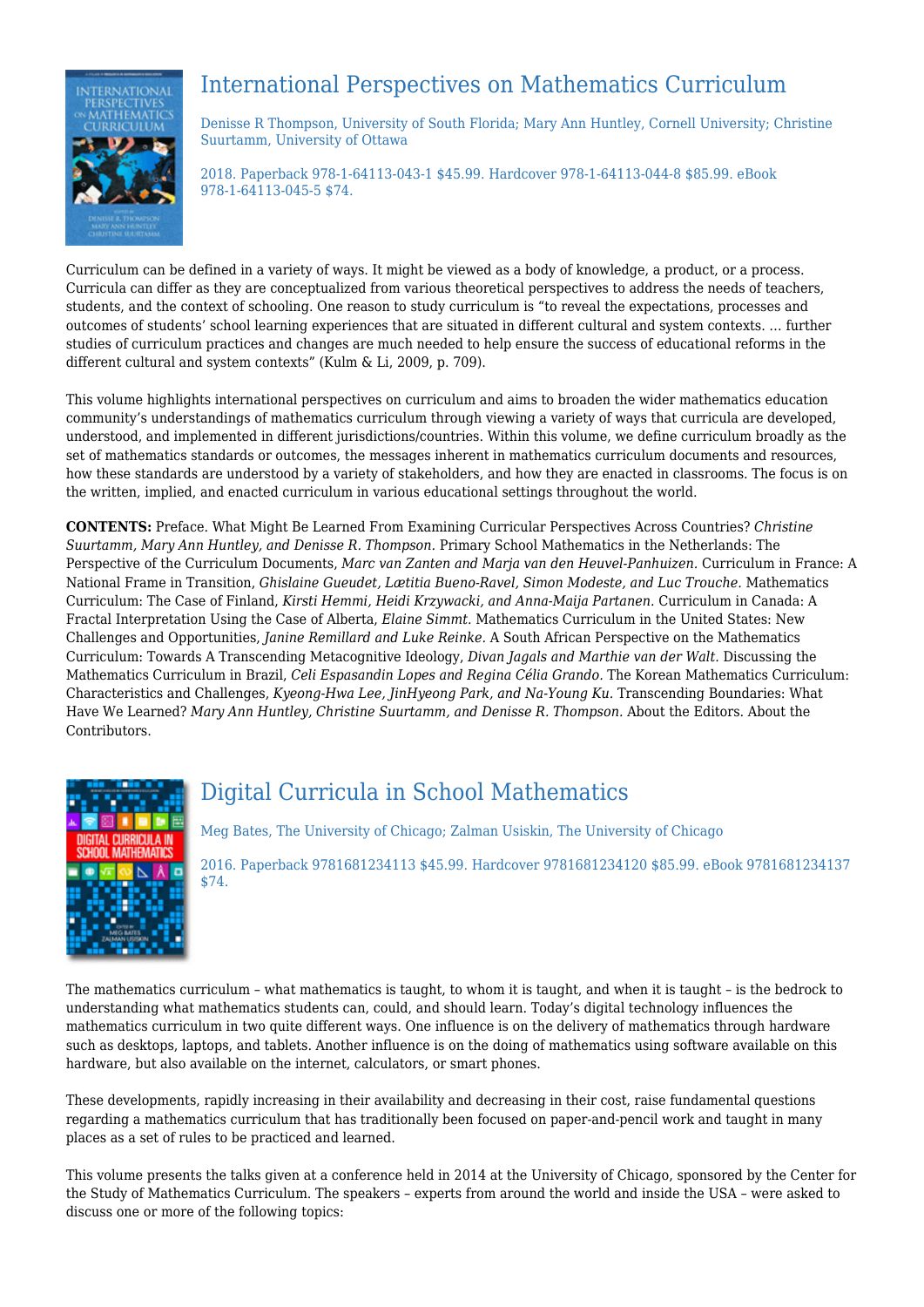- changes in the nature and creation of curricular materials available to students
- transformations in how students learn and how they demonstrate their learning
- rethinking the role of the teacher and how students and teachers interact within a classroom and across distances from each other

The result is a set of articles that are interesting and captivating, and challenge us to examine how the learning of mathematics can and should be affected by today's technology.

**CONTENTS:** Preface. Welcoming Remarks. **PART I—CREATING DIGITAL CURRICULUM.** Designing Curriculum for Digital Middle Grades Mathematics: Personalized Learning Ecologies, *Jere Confrey.* Developing and Implementing "Smart" Mathematics Textbooks in Korea: Issues and Challenges, *Hee-chan Lew.* Technology-Enhanced Teaching/Learning at a New Level with Dynamic Mathematics as Implemented in the New Cabri, *Jean-Marie Laborde.* The Re-Sourcing Movement in Mathematics Teaching: Some European Initiatives, *Kenneth Ruthven.* Inquiry Curriculum and E-Textbooks: Technology Changes that Challenge the Representation of Mathematics Pedagogy, *Michal Yerushalmy.* **PART II—IMPLEMENTING DIGITAL CURRICULUM.** Connections and Distinctions among Today's Digital Innovations and Yesterday's Innovative Curricula, *Valerie L. Mills.* Technology to Support Mathematics Instruction: Examples from the Real World, *Loretta J. Asay.* We Thought We Knew It All, *Josephus Johnson.* Deeply Digital Curriculum for Deeply Digital Students, *Brian Lemmen.* **PART III—RESEARCHING DIGITAL CURRICULUM.** Analysis of Eight Digital Curriculum Programs, *Jeffrey Choppin.* A Design Experiment of a Deeply Digital Instructional Unit and its Impact in High School Classrooms, *Alden J. Edson.* Keeping an Eye on the Teacher in the Digital Curriculum Race, *Janine Remillard.* New Starting Points for Number Sense Using TouchCounts, *Nathalie Sinclair.* **PART IV—BROADER CONSIDERATIONS ABOUT DIGITAL CURRICULUM.** Digitally Enhanced Learning, *Philip Daro.* Mathematics Standards and Curricula under the Influence of Digital Affordances – Different Notions, Meanings and Roles in Different Parts of the World, *Mogens Niss.* Mathematics Curriculum, Assessment and Teaching for Living in the Digital World: Computational Tools in High Stakes Assessment, *Kaye Stacey.* Mathematics Education is at a Major Turning Point, *David Moursund.* Deeply Digital STEM Learning, *Chad Dorsey.* Closing Remarks, *Zalman Usiskin.*



## Approaches to Studying the Enacted Mathematics Curriculum

Dan Heck, Horizon Research, Inc.; Kathryn Chval, University of Missouri; Iris Weiss, Horizon Research, Inc.; Steven W. Ziebarth, Western Michigan Univeristy

2012. Paperback 978-1-61735-877-7 \$45.99. Hardcover 978-1-61735-878-4 \$85.99. eBook 978-1-61735-879-1 \$74.

Curriculum materials are among the most pervasive and powerful influences on school mathematics. In many mathematics classes, student assignments, the questions the teacher asks, the ways students are grouped, the forms of assessment, and much more originate in curriculum materials. At the same time, teachers have considerable latitude in how they use their curriculum materials. Two classes making use of the same materials may differ markedly in what mathematics content is emphasized and how students are engaged in learning that content. This volume considers a variety of research tools for investigating the enactment of mathematics curriculum materials, describing the conceptualization, development, and uses of seven sets of tools. Mathematics education researchers, curriculum developers, teacher educators, district supervisors, teacher leaders, and math coaches will find insights that can improve their work, and guidance for selecting, adapting, and using tools for understanding the complex relationship between curriculum materials and their enactment in classroom instruction.

**CONTENTS:** Preface. Acknowledgments. Introduction, *Daniel J. Heck, Kathryn B. Chval, Iris R. Weiss, and Steven W. Ziebarth.* Instruments Used by the University of Chicago School Mathematics Project to Study the Enacted Curriculum, *Denisse R. Thompson and Sharon L. Senk.* Using Concerns-Based Adoption Model Theory to Develop Tools to Examine Variations in Mathematics Textbook Implementation, *Mary Ann Huntley.* Developing Measures of Fidelity of Implementation for Mathematics Curriculum Materials Enactment, *Daniel J. Heck, Kathryn B. Chval, Iris R. Weiss, and Steven W. Ziebarth.* The Development of Multiple Measures of Curriculum Implementation in Secondary Mathematics Classrooms: Insights From a Three-Year Curriculum Evaluation Study, *James E. Tarr, Melissa D. McNaught, and Douglas A. Grouws.* Measuring Implementation of Instructional Materials to Support Conceptual Understanding and Accumulation of Knowledge, *Jeanne R. Century Cassie freeman, and Mollie Rudnick.* A Tool for Analyzing Instructional Practices and Curriculum Materials in the Context of Specific Mathematics Learning Goals, *Linda Dager Wilson and Jo Ellen Roseman.* The Surveys of Enacted Curriculum as a Measure of Implementation, *Jennifer McMaken and Andrew C. Porter.* Issues to Consider in Measuring Enactment of Curriculum Materials, *Daniel J. Heck, Kathryn B. Chval, Iris R. Weiss, and Steven W. Ziebarth.* About the Authors.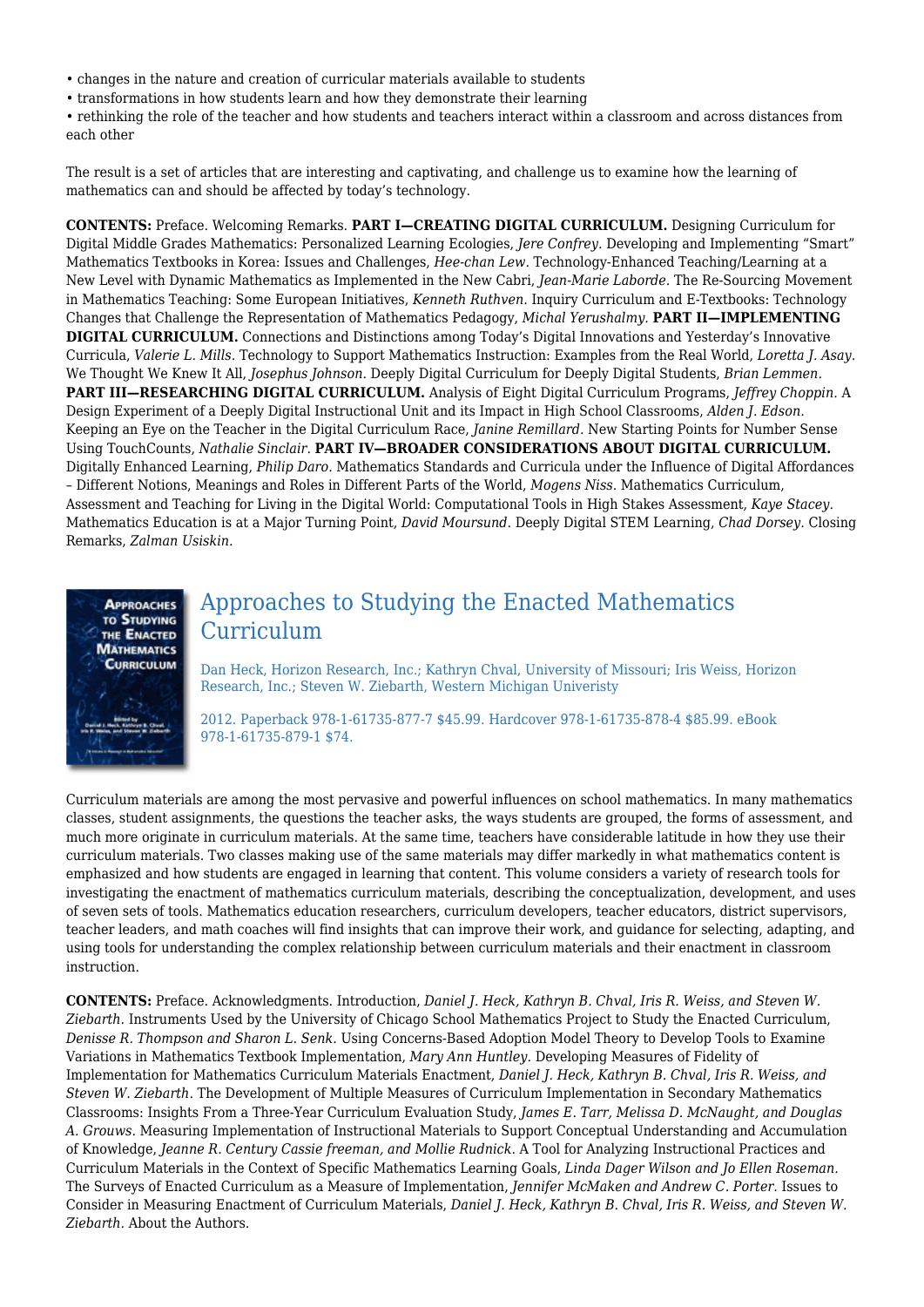

## Variability is the Rule A Companion Analysis of K-8 State Mathematics Standards

John P. Smith, Michigan State University

2010. Paperback 978-1-61735-197-6 \$45.99. Hardcover 978-1-61735-198-3 \$85.99. eBook 9781617351990 \$74.

In response to No Child Let Behind, states have developed mathematics curriculum frameworks that outline their intended curriculum for grades K–8. While some have indicated that districts or individual schools may use their framework as a model for specific curricular programs, others have taken a more prescriptive or even mandatory stance. Collectively, these frameworks present a sense of the national mathematics program and what we expect students learn.

This volume follows The Intended Curriculum as Represented in State Mathematics Curriculum Standards: Consensus or Confusion? (Reys). While the Reys volume focused on number and operations, algebra and reasoning strands, the Smith volume analyzes geometry, measurement, probability, and statistics strands. It also presents an analysis what verbs used tell us about the cognitive demand of grade level expectations. This volume, even more than the Reys volume, emphasizes the theme of variability in the content, expression, and clarity of grade level expectations across the states.

As the nation moves toward implementation of the Common Core Standards, this volume highlights some of the challenges teachers and other school personnel face in interpreting mathematics grade-level standards as goals for classroom teaching. The shift from 50 state standards to one document does not resolve this basic challenge.

**CONTENTS:** Acknowledgments. 1. Introduction: An Analysis of State Standards in Two Mathematical Domains, *John P. Smith III, Gregory Larnell, and James E. Tarr.* 2. An Analysis of K-8 Measurement Grade Level Expectations, *Sarah E. Kasten and Jill Newton.* 3. The Treatment of Transformations in K–8 Geometry and Measurement Grade Level Expectations, *Sasha Wang and John P. Smith III.* 4. An Examination of K-8 Geometry State Standards Through the Lens of the van Hiele Levels of Geometric Thinking, *Jill Newton.* 5. Verbs and Cognitive Demand in K–8 Geometry and Measurement Grade Level Expectations, *Gregory V. Larnell and John P. Smith III.* 6. The Statistical Process: A View Across K–8 State Standards, *Jill Newton, Aladar Horvath, & Leslie Dietiker.* 7. An Analysis of K–8 Probability Standards, *Shannon Dingman and James E. Tarr.* 8. Major Lessons from the Second Round of Standards Analyses, *John P. Smith III, Glenda T. Lappan, and James E. Tarr.* Appendices. References. About the Authors.



## Language and Mathematics Education Multiple Perspectives and Directions for Research

Judit N. Moschkovich, University of California at Santa Cruz

2010. Paperback 978-1-61735-159-4 \$45.99. Hardcover 978-1-61735-160-0 \$85.99. eBook 9781617351617 \$74.

Issues of language in mathematics learning and teaching are important for both practical and theoretical reasons. Addressing issues of language is crucial for improving mathematics learning and teaching for students who are bilingual, multilingual, or learning English. These issues are also relevant to theory: studies that make language visible provide a complex perspective of the role of language in reasoning and learning mathematics. What is the relevant knowledge base to consider when designing research studies that address issues of language in the learning and teaching of mathematics? What scholarly literature is relevant and can contribute to research? In order to address issues of language in mathematics education, researchers need to use theoretical perspectives that integrate current views of mathematics learning and teaching with current views on language, discourse, bilingualism, and second language acquisition. This volume contributes to the development of such integrated approaches to research on language issues in mathematics education by describing theoretical perspectives for framing the study of language issues and methodological issues to consider when designing research studies. The volume provides interdisciplinary reviews of the research literature from four very different perspectives: mathematics education (Moschkovich), Cultural-Historical-Activity Theory (Gutiérrez, Sengupta-Irving, & Dieckmann), systemic functional linguistics (Schleppegrell), and assessment (Solano-Flores). This volume offers graduate students and researchers new to the study of language in mathematics education an introduction to resources for conceptualizing, framing, and designing research studies. For those already involved in examining language issues, the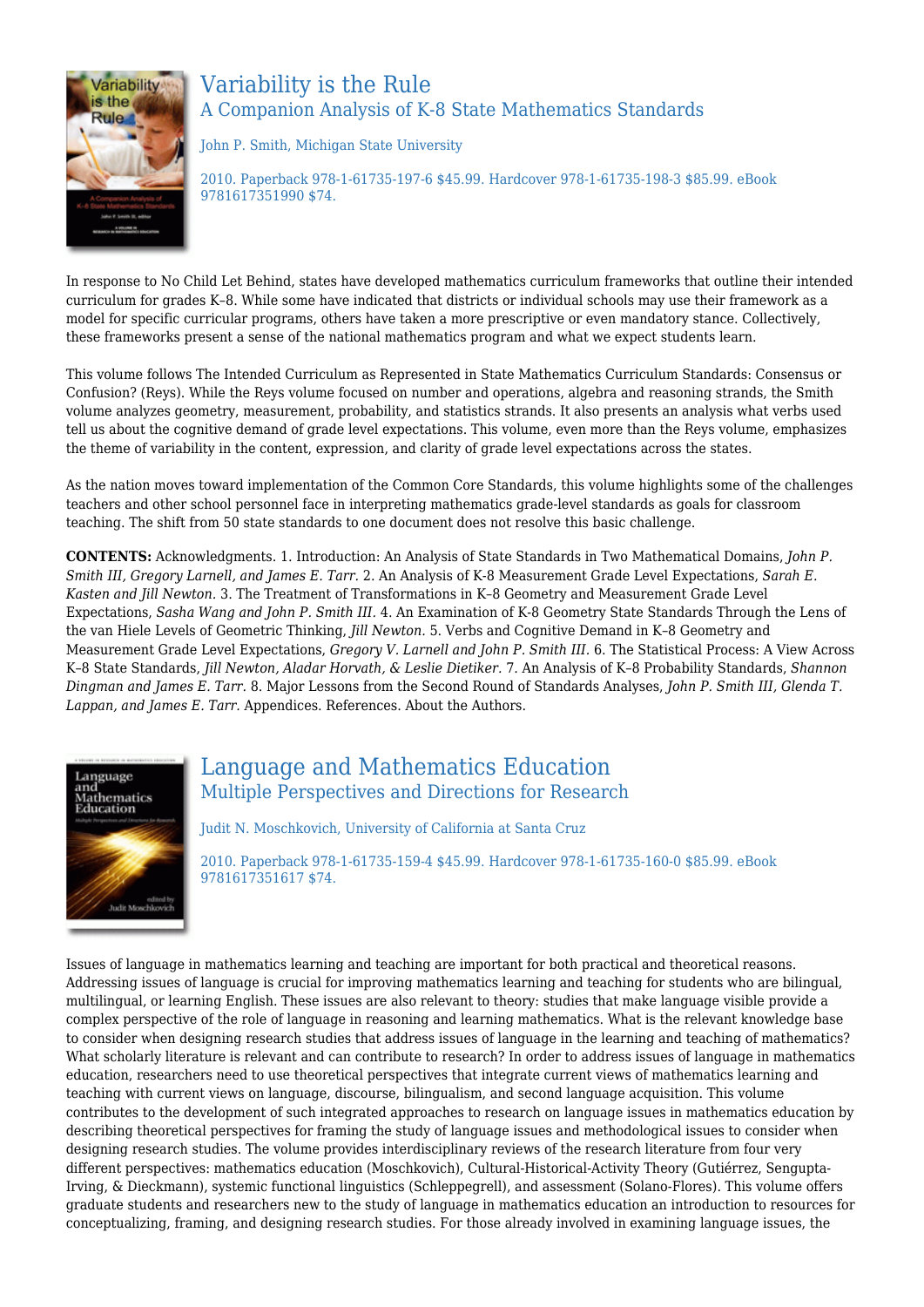volume provides useful and critical reviews of the literature as well as recommendations for moving forward in designing research. Lastly, the volume provides a basis for dialogue across multiple research communities engaged in collaborative work to address these pressing issues.

**CONTENTS:** Foreword, *David Pimm.* Preface, *Judit N. Moschkovich.* 1 Language(s) and Learning Mathematics: Resources, Challenges, and Issues for Research., *Judit N. Moschkovich.* 2 Developing a Mathematical Vision: Mathematics as a Discursive and Embodied Practice, *Kris D. Gutiérrez, Tesha Sengupta-Irving, and Jack Dieckmann.* 3 Language in Mathematics Teaching and Learning: A Research Review, *Mary J. Schleppegrell.* 4 Function and Form in Research on Language and Mathematics Education, *Guillermo Solano-Flores.* 5 Recommendations for Research on Language and Mathematics Education, *Judit N. Moschkovich.* Afterword, *Beth Warren.* Contributors.



# A Five-Year Study of the First Edition of the Core-Plus Mathematics Curriculum

Harold Schoen; Steven W. Ziebarth, Western Michigan Univeristy; Christian R. Hirsch, Western Michigan University; Allison BrckaLorenz

2010. Paperback 978-1-60752-413-7 \$65.99. Hardcover 978-1-60752-414-4 \$95.99. eBook 9781607524151 \$74.

The study reported in this volume adds to the growing body of evaluation studies that focus on the use of NSF-funded Standards-based high school mathematics curricula. Most previous evaluations have studied the impact of field-test versions of a curriculum. Since these innovative curricula were so new at the time of many of these studies, students and teachers were relative novices in their use. These earlier studies were mainly one year or less in duration. Students in the comparison groups were typically from schools in which some classes used a Standards-based curriculum and other classes used a conventional curriculum, rather than using the Standards-based curriculum with all students as curriculum developers intended.

The volume reports one of the first studies of the efficacy of Standards-based mathematics curricula with all of the following characteristics:

· The study focused on fairly stable implementations of a first-edition Standards-based high school mathematics curriculum that was used by all students in each of three schools.

· It involved students who experienced up to seven years of Standards-based mathematics curricula and instruction in middle school and high school.

· It monitored students' mathematical achievement, beliefs, and attitudes for four years of high school and one year after graduation.

· Prior to the study, many of the teachers had one or more years of experience teaching the Standards-based curriculum and/or professional development focusing on how to implement the curriculum well.

· In the study, variations in levels of implementation of the curriculum are described and related to student outcomes and teacher behavior variables.

Item data and all unpublished testing instruments from this study are available at www.wmich.edu/cpmp/ for use as a baseline of instruments and data for future curriculum evaluators or Core-Plus Mathematics users who may wish to compare results of new groups of students to those in the present study on common tests or surveys. Taken together, this volume, the supplement at the CPMP Web site, and the first edition Core-Plus Mathematics curriculum materials (samples of which are also available at the Web site) serve as a fairly complete description of the nature and impact of an exemplar of first edition

NSF-funded Standards-based high school mathematics curricula as it existed and was implemented with all students in three schools around the turn of the 21st century.

**CONTENTS:** Preface. Acknowledgments. **PART I: BACKGROUND.** The Core-Plus Mathematics Curriculum: Design and Development. Review of Related Literature. Method and Procedures. Teachers and the Curriculum. **PART II: YEARLY PATTERNS IN STUDENT ACHIEVEMENT.** Achievement Patterns in Year 1: Four Content Strands. Achievement Patterns in Year 2: Algebra and Functions. Achievement Patterns in Year 3: Mathematical Literacy. Achievement Patterns in Year 4: Advanced Mathematics, Reasoning, and Proof. **PART III: ATTITUDES, BELIEFS, AND CONCEPTIONS OF**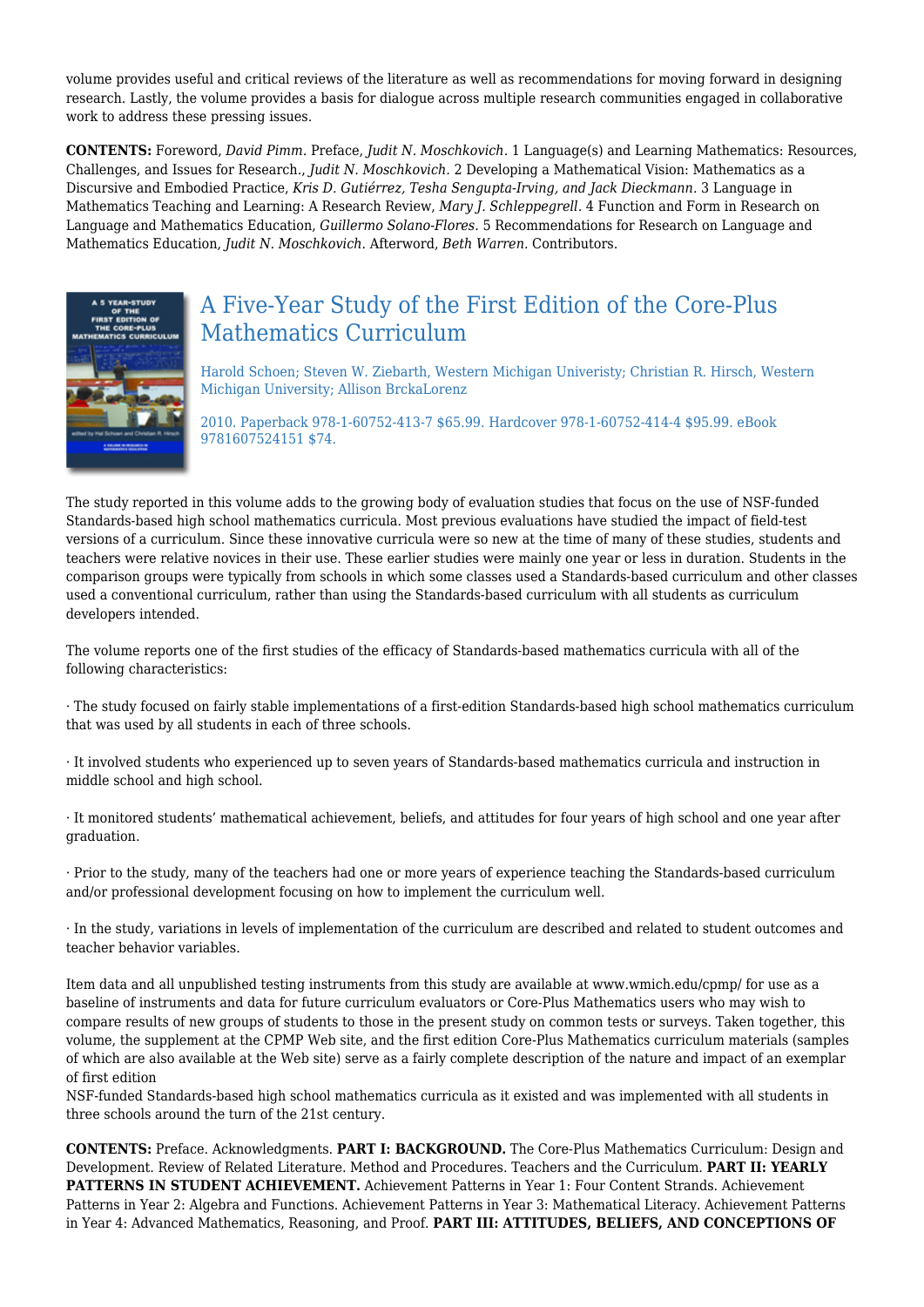**STUDENTS.** Attitudes About the Curriculum and Pedagogy: Years 1 and 2. Beliefs and Conceptions About Mathematics: Years 1–4. **PART IV: POST-HIGH SCHOOL SURVEY, INDIVIDUAL CASES, AND PERSPECTIVES.** Performance in Post-High School Educational Institutions. Longitudinal Experiences of Three Students. Description and Effects of a Local Controversy. Summary and Interpretations.



## Future Curricular Trends in School Algebra And Geometry Proceedings of A Conference

Zalman Usiskin, The University of Chicago; Kathleen Andersen; Nicole Zotto

2010. Paperback 978-1-61735-006-1 \$45.99. Hardcover 978-1-61735-007-8 \$85.99. eBook 9781617350085 \$74.

This volume contains papers from the Second International Curriculum Conference sponsored by the Center for the Study of Mathematics Curriculum (CSMC). The intended audience includes policy makers, curriculum developers, researchers, teachers, teacher trainers, and anyone else interested in school mathematics curricula.

**CONTENTS:** Preface. Introduction. Early Algebraic Thinking: The Case of Equivalence in an Early Algebraic Context, *Elizabeth Warren.* A Brief Essay on the Need to Consider the "Superficial" Aspects of Learning Algebra, *Romulo Lins.* Early Algebra, *Maria Blanton.* A Davydov Approach to Early Mathematics, *Barbara J. Dougherty.* Technology and the Yin and Yang of Teaching and Learning Mathematics, *Bernhard Kutzler.* CAS and the Future of the Algebra Curriculum, *Kaye Stacey.* Algebra in the Age of CAS: Implications for the High School Curriculum Examples from the CME Project, *Al Cuoco.* A Perspective on the Future of Computer Algebra Systems in School Algebra, *M. Kathleen Heid.* Three-Dimensional Citizens Do not Deserve a Flatlanders' Education: Curriculum and 3-D Geometry, *Claudi Alsina.* Manipulating 3-D Objects in a Computer Environment, *Jean-Marie Laborde.* Algebra and Geometry, from Two to Three Dimensions, *Thomas F. Banchoff.* Thoughts on Elementary Students' Reasoning about 2-D Arrays of Cubes and Polyhedra, *Michael T. Battista.* Linking Geometry and Algebra in the School Mathematics Curriculum, *Keith Jones.* Linking Geometry and Algebra through Dynamic and Interactive Geometry, *Colette Laborde.* Linking Algebra and Geometry: The Dynamic Geometry Perspective, *Nicholas Jackw.* Linking Algebra and Geometry in the Interactive Mathematics Program, *Diane Resek.* Making Future Trends Realities in U.S. Classrooms, *Diane J. Briars.* Tools, Technologies, and Trajectories, *Douglas H. Clements.* Future Trends in School Algebra and Geometry: Reflections on the Vision of Experts, *James Fey.* Thoughts from a Classroom Teacher, *Jim Mamer.* Restoring and Balancing, *William McCallum.* Insights into Dynamic Mathematical Learning Environments, *Sarah J. Hicks, Melissa D. McNaught, and J. Matt Switzer.* Instrumental Genesis and Future Research in School Algebra and Geometry, *Daniel J. Ross.* Closing Remarks, *Zalman Usiskin.* Conference Program and Biographies of Presenters.



## A Decade of Middle School Mathematics Curriculum Implementation Lessons Learned from the Show-Me Project

Margaret R. Meyer, University of Wisconsin–Madison; Cynthia W. Langrall, Illinois State University

2008. Paperback 978-1-60752-012-2 \$45.99. Hardcover 978-1-60752-013-9 \$85.99. eBook 9781607528104 \$74.

Associate Editors **Fran Arbaugh**, *University of Missouri–Columbia*, **David C. Webb**, *University of Colorado at Boulder* and **Murrel Brewer Hoover**, *WVSTEM Center @ Marshall University*

The purpose of this book is to document the work of the Show-Me Project (1997–2007) and to highlight lessons learned about curriculum implementation. Although the Show-Me Project was charged with promoting the dissemination and implementation of four distinct comprehensive curriculum programs (Connected Mathematics, Mathematics in Context, MathScape, and MathThematics), most of the lessons learned from this work are not curriculum specific. Rather, they cut across the four programs and share commonalities with standards-based curriculum reform at any level. We believe that documenting these lessons learned will be one of the legacies of the Show-Me Project.

We anticipate that the comprehensive nature of this work will attract readers from multiple audiences that include state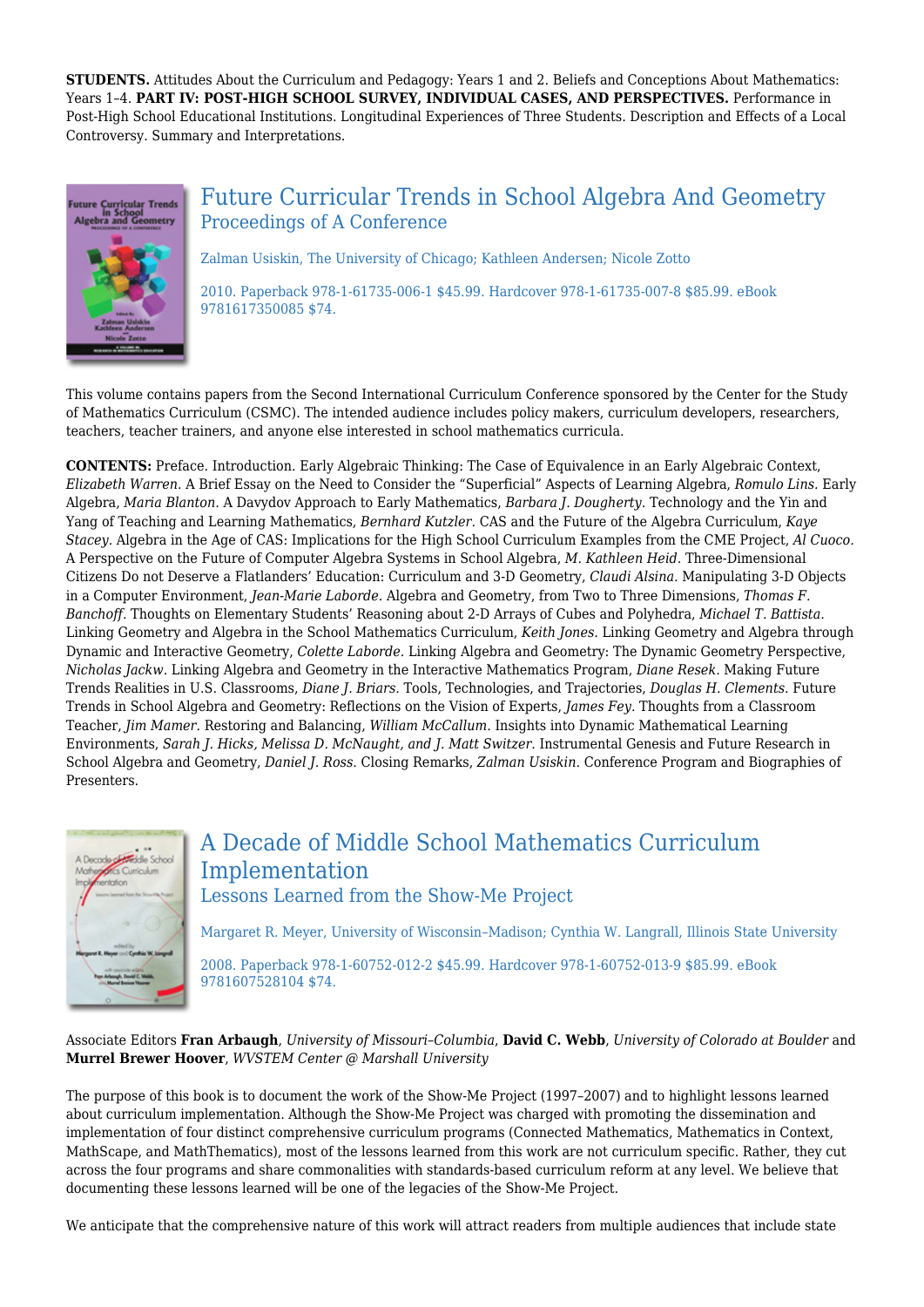and district mathematics supervisors, middle grades mathematics teachers and administrators involved in curriculum reform, as well as mathematics teacher educators. Those about to embark on the review of curriculum materials will appreciate reading about the processes employed by other districts. Readers with interests in a particular curriculum program will be able to trace the curriculum-specific chapters to gain insights into how the design of the curricula relate to professional development, adoption and implementation issues, and teachers' personal experience using the curriculum materials. Individuals who provide professional development at the middle grades level will find chapters that they can use for both general and focused discussions. Teachers at all stages of implementation will recognize their own experiences in reading and reflecting on the stories of teacher change. Mathematics educators will find ideas on how these curricula can be used in the preparation of preservice middle grades teachers.

**CONTENTS:** Preface. **PART I: SETTING THE STAGE.** The Road to Reform, *Robert Reys.* The Genesis of the NSF Curriculum Implementation Centers, *John S. (Spud) Bradley.* The Show-Me Project: A Decade of Support for Standards-Based Curriculum Implementation, *Barbara Reys*. **PART II: ADOPTION CASE STUDIES AND IMPLEMENTATION STORIES.** Teacher Investment in Curriculum Adoption: The Role of Piloting Materials, *Cary Tuckey.* Consensus Building: A Key Component of Curriculum Adoption, *Cheryl Rectanus*. The Critical Work of a Review Committee in Curriculum Adoption, *Leslie E. J. Nielsen*. Informing a State Adoption Process Through Curriculum Implementation, *Murrel Brewer Hoover*. Curriculum Implementation Through Teacher Collaboration, *Chip Sharp*. Curriculum Implementation: Teachers on a Journey, *Carol Den Otter*. The Role of Teacher Leaders in Curriculum Implementation, *Emily R. Fagan and Rhonda K. Weinstein*. Supporting Curriculum Implementation Through Its Ups and Downs, *Linda A. Tetley*. When Things Go Wrong in Curriculum Implementation, *Jane O. Swafford and Cynthia W. Langrall*. Issues of Implementation: Making Mathematics Accessible to All Learners, *Jennifer M. Bay-Williams and Rebecca McGraw*. **PART III: PROFESSIONAL DEVELOPMENT AND TEACHER EDUCATION.** An Overview of Professional Development, *Elizabeth Phillips, Glenda Lappan, Yvonne Grant, and Fran Arbaugh*. Key Features of Connected Mathematics for Professional Development, *Elizabeth Phillips and Glenda Lappan*. Key Features of Mathematics in Context for Professional Development, *David C. Webb*. Key Features of MathScape for Professional Development, *Fred Gross and Emily R. Fagan*. Key Features of Middle Grades Maththematics for Professional Development, *Rick Billstein and Jim Williamson*. Teachers' Needs at Different Phases of Curriculum Implementation, *Fran Arbaugh*. Professional Development for Administrators: What They Need to Know to Support Curriculum Adoption and Implementation, *Margaret R. Meyer and Fran Arbaugh*. A Story of Teacher Growth: Increasing Expectations, *Jane Peterson Porath*. A Story of Teacher Growth: Teacher as Learner, *Barbara Diliegghio*. A Story of Teacher Growth: Making a Difference, *Kelly Watts*. A Story of Teacher Growth: From Telling to Facilitating, *Fabienne Anderson*. Research Mathematician and Mathematics Educator: A Foot in Both Worlds, *Ira J. Papick*. Using NSF-Funded Mathematics Curricula to Enhance Teacher Preparation, Jeffrey Frykholm. NSF-funded Mathematics Curricula in the Field: A Preservice Teacher's Opportunity to See Theory in Practice, *Ann Bledsoe*. **PART IV: WHAT HAVE WE LEARNED AND WHERE DO WE GO FROM HERE?** Lessons Learned from the Show-Me Project, *Barbara Reys*. Looking into the Future: Curriculum Challenges for the Next Ten Years, *Margaret R. Meyer and Cynthia W. Langrall.* References.



Mathematics Curriculum in Pacific Rim Countries - China, Japan, Korea, and Singapore Proceedings of a Conference

Zalman Usiskin, The University of Chicago; Edwin Willmore, The University of Chicago

2008. Paperback 978-1-59311-953-9 \$45.99. Hardcover 978-1-59311-954-6 \$85.99. eBook 9781607529095 \$74.

This volume contains the proceedings of the First International Curriculum Conference sponsored by the Center for the Study of Mathematics Curriculum (CSMC). The CSMC is one of the National Science Foundation Centers for Learning and Teaching (Award No. ESI-0333879). The countries—China, Japan, Korea, and Singapore (in alphabetical order, which also happens to be the order of their populations)—have each been in the news because of their performance on international testsand/or their economic performance and potential. They also have centralized education ministries that create a single mathematics curriculum framework followed in the entire country. In all these countries, curricula are differentiated for students with different interests, usually around Grade 10 or 11. We think the reader will agree that the papers are of very high quality, befitting the standing of the individuals who were invited, but particularly notable for our international speakers because in three of these countries, English is not the speaker's first language. Following each paper, we have included a short biography of the author(s), so that the reader can understand the perspective of the paper's author.

**CONTENTS:** Preface. Introductions. Education Ministry Perspectives on Mathematics Curriculum, Shigeo Yoshikawa. An Overview of Mathematics Education in Singapore, Soh Cheow Kian. Some Characteristics of the Korean National Curriculum and Its Revision Process, *Hee-Chan Lew.* Mathematics Curriculum Standard of China: Its Process, Strategies, Outcomes and Difficulties, *Sun Xiaotian.* Sixty Years of Mathematics Syllabi and Textbooks in Singapore (1945-2005), *Peng*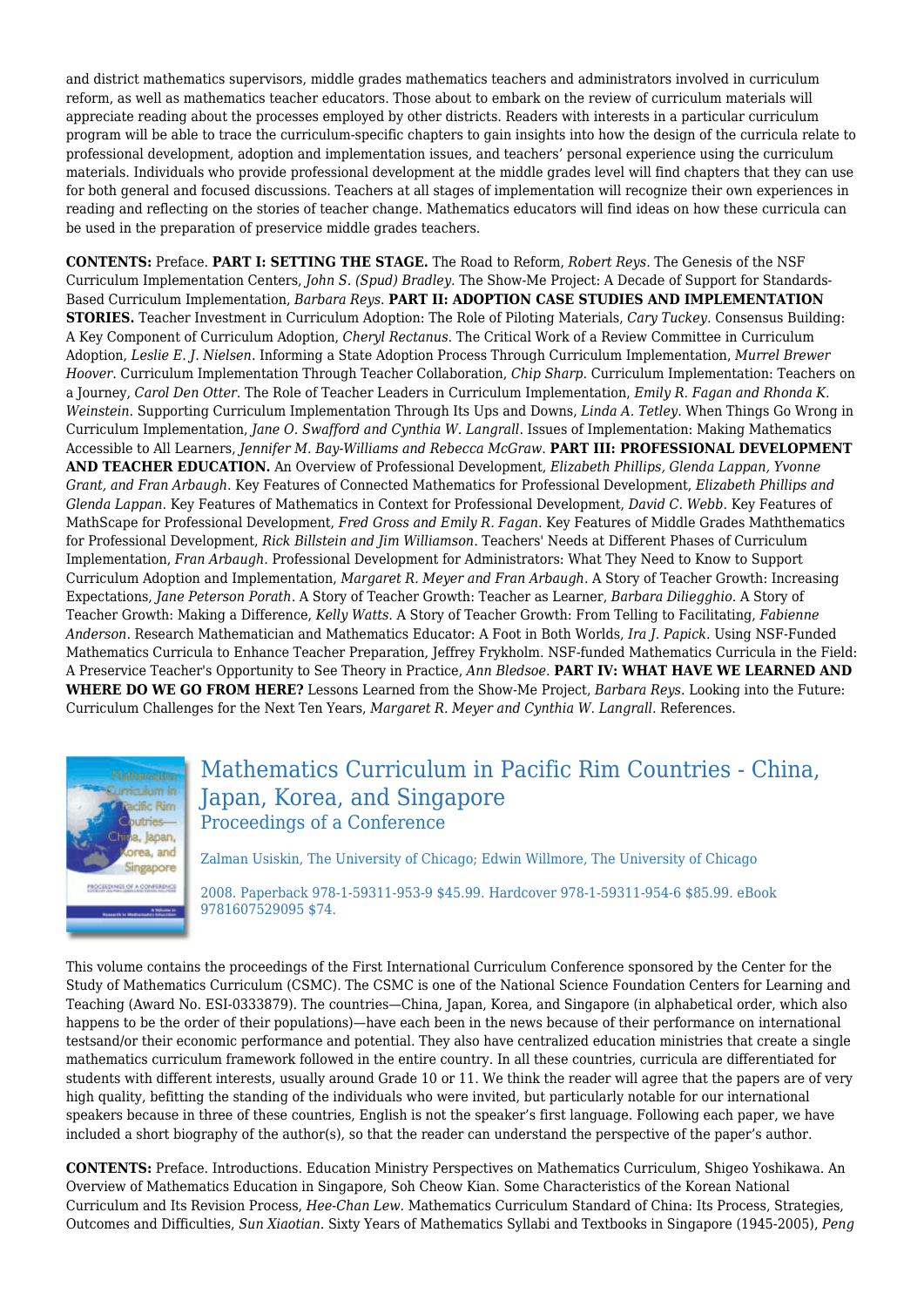*Yee Lee.* Design and Implementation of Korean Mathematics Textbooks, *JeongSuk Pang.* Curriculum Development in China: Perspectives From Curriculum Design and Implementation, *Jun Li.* Innovations Bringing Degeneration: A Lesson From Historical Analysis of the Revisions of the National Curriculum Standards for Upper Secondary School Math in Japan After World War II, *Ryosuke Nagaoka.* Some Highlights of the Similarities and Differences in Intended, Planned/Implemented, and Achieved Curricula Between China and the United States, *Jinfa Cai.* Transforming Curriculum from Intended to Implemented: What Teachers Need to Do and What They Learned in the United States and China, *Yeping Li.* Translating Elementary School Mathematics Curriculum: Isn't School Mathematics Universal? Tad Watanabe. A Look at Japanese Junior High School Mathematics Textbooks, *Blake E. Peterson.* Exploring Korean Primary Mathematics, *Janice Grow-Maienza and Susan Beal.* Comparing Elementary Mathematics Curricula of Korea and the United States, *Insook Chung.* Singapore Math: Can It Help Close the U.S. Mathematics Learning Gap? *Alan Ginsburg and Steven Leinwand.* Singapore Math: Perspectives and Experiences of a College Professor, *Richard Bisk.* Calculator and Computer Technology in the K–12 Curriculum: Some Observations From a U.S. Perspective, *M. Kathleen Heid.* The Status of Calculator Technology in United States K–8 Mathematics Curriculum: It Depends On How You Look At It, *Kathryn B. Chval.* Mathematics Assessments: Do They Tell Us the Same Thing, *William H. Schmidt.* Some Impacts of Testing on Mathematics Curriculum From K–12: Perspectives, *Chris Cox.* Moving Beyond Myths to Foster International Collaboration: International Conference a Step in the Right Direction, *Diane L. Moore, Jill Newton, and Dawn Teuscher.* Reflections on Assessment, *Angela D. Sutter, Dana C. Cox, and Karen L. Fonkert.* Afterword, *Zalman Usiskin.*



## The History of the Geometry Curriculum in the United States

Nathalie Sinclair, Michigan State University

2008. Paperback 978-1-59311-696-5 \$45.99. Hardcover 978-1-59311-697-2 \$85.99. eBook 9781607527305 \$74.

This volume investigates the evolution of the geometry curriculum in the United States over the past 150 years. A primary goal is to increase awareness of the shape and nature of the current geometry curriculum by explaining how things have come to be as they are.

Given the limited access to first-hand accounts of the enacted geometry curriculum during the past 150 years, the monograph relies on textbooks to provide a record of the implemented curriculum at any given point in time. Policy documents can provide insight into the choices made in textbooks by hinting at the issues considered and the recommendations made.

The monograph is organized in a chronological sequence of "notable events" leading to discernable changes in thinking about the geometry curriculum over the past century and a half—roughly the extent of time during which geometry has been taught in American schools. Notable events include important reports or commissions, influential texts, new schools of thought, and developments in learning technologies. These events affected, among other things: content and aims of the geometry curriculum; the nature of mathematical activity as construed by both mathematicians and mathematics educators; and, the resources students are given for engaging in mathematical activity. Before embarking through the notable events, it is necessary to consider the "big bang" of geometry, namely the moment in time that shaped the future life of the geometry curriculum. This corresponds to the emergence of Euclidean geometry. Given its influence on the shape of the geometry curriculum, familiarity with the nature of the geometry articulated in Euclid's Elements is essential to understanding the many tensions that surround the school geometry curriculum.

Several themes emerge over the course of the monograph, and include: the aims and means of the geometry curriculum, the importance of proof in geometry, the role of visualization and tactile experiences, the fusion between solid and plane geometry, the curricular connections between geometry and algebra, and the use of motion and continuity.

The intended audience would include curriculum developers, researchers, teachers, and curriculum supervisors.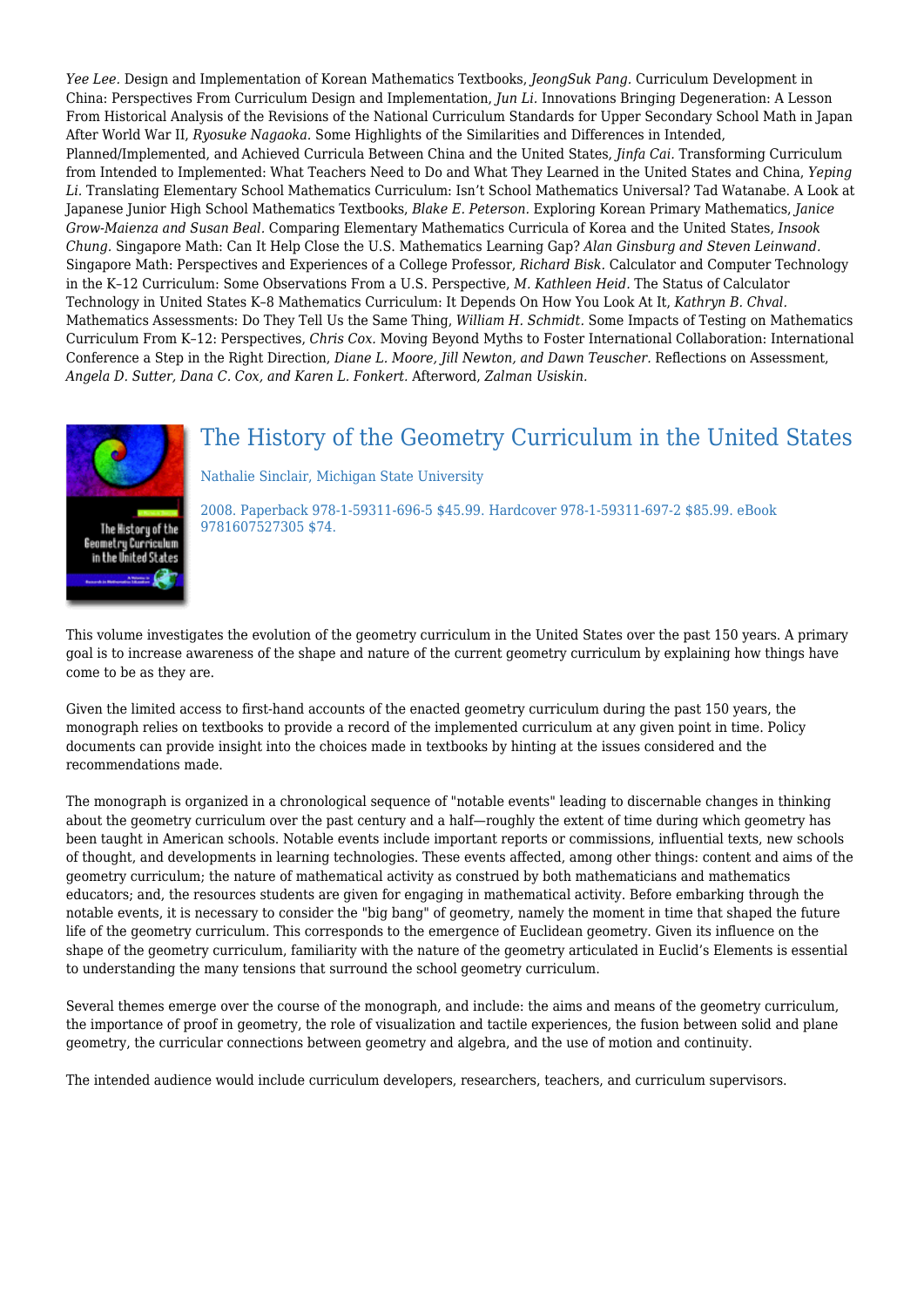

## The Classification of Quadrilaterals A Study in Definition

Zalman Usiskin, The University of Chicago

2008. Paperback 978-1-59311-694-1 \$45.99. Hardcover 978-1-59311-695-8 \$85.99. eBook 9781607526001 \$74.

This monograph reports on an analysis of a small part of the mathematics curriculum, the definitions given to quadrilaterals. This kind of research, which we call micro-curricular analysis, is often undertaken by those who create curriculum, but it is not usually done systematically and it is rarely published.

Many terms in mathematics education can be found to have different definitions in mathematics books. Among these are "natural number," "parallel lines" and "congruent triangles," "trapezoid" and "isosceles trapezoid," the formal definitions of the trigonometric functions and absolute value, and implicit definitions of the arithmetic operations addition, subtraction, multiplication, and division.

Yet many teachers and students do not realize there is a choice of definitions for mathematical terms. And even those who realize there is a choice may not know who decides which definition of any mathematical term is better, and under what criteria. Finally, rarely are the mathematical implications of various choices discussed. As a result, many students misuse and otherwise do not understand the role of definition in mathematics.

We have chosen in this monograph to examine a bit of mathematics for its definitions: the quadrilaterals. We do so because there is some disagreement in the definitions and, consequently, in the ways in which quadrilaterals are classified and relate to each other. The issues underlying these differences have engaged students, teachers, mathematics educators, and mathematicians. There have been several articles and a number of essays on the definitions and classification of quadrilaterals. But primarily we chose this specific area of definition in mathematics because it demonstrates how broad mathematical issues revolving around definitions become reflected in curricular materials. While we were undertaking this research, we found that the area of quadrilaterals supplied grist for broader and richer discussions than we had first anticipated.

The intended audience includes curriculum developers, researchers, teachers, teacher trainers, and anyone interested in language and its use.



## The Intended Mathematics Curriculum as Represented in State-Level Curriculum Standards Consensus or Confusion?

Barbara Reys, University of Missouri-Columbia

2006. Paperback 1-930608-52-7 978-1-930608-52-8 \$45.99. Hardcover 1-930608-53-5 978-1-930608-53-5 \$85.99. eBook 9781607526209 \$74.

This volume represents a detailed analysis of the grade placement of mathematics learning goals across all state-level curriculum standards published as of May 2005.

The volume documents the varied grade-level mathematics curriculum expectations in the U.S. and highlights a general lack of consensus across states. As states continue to work to improve learning opportunities for all students this report can serve as a useful summary to inform future curriculum decisions. The report is also intended to stimulate discussion at the national level regarding roles and responsibilities of national agencies and professional organizations with regard to curriculum leadership. Serious and collaborative work that results from such discussions can contribute to a more coherent, focused mathematics curriculum for US students

**CONTENTS:** Preface. Executive Summary. Chapter 1: State-level Curriculum Standards - Growth In Authority And Specificity. Chapter 2: Analysis of Number And Operation Grade-level Learning Expectations in State Standards Documents. Chapter 3: Analysis of K-8 Algebra Grade-level Learning Expectations in State Standards Documents. Chapter 4: Analysis of Emphasis on Reasoning In State Standards Documents. Chapter 5: Recommendations For Future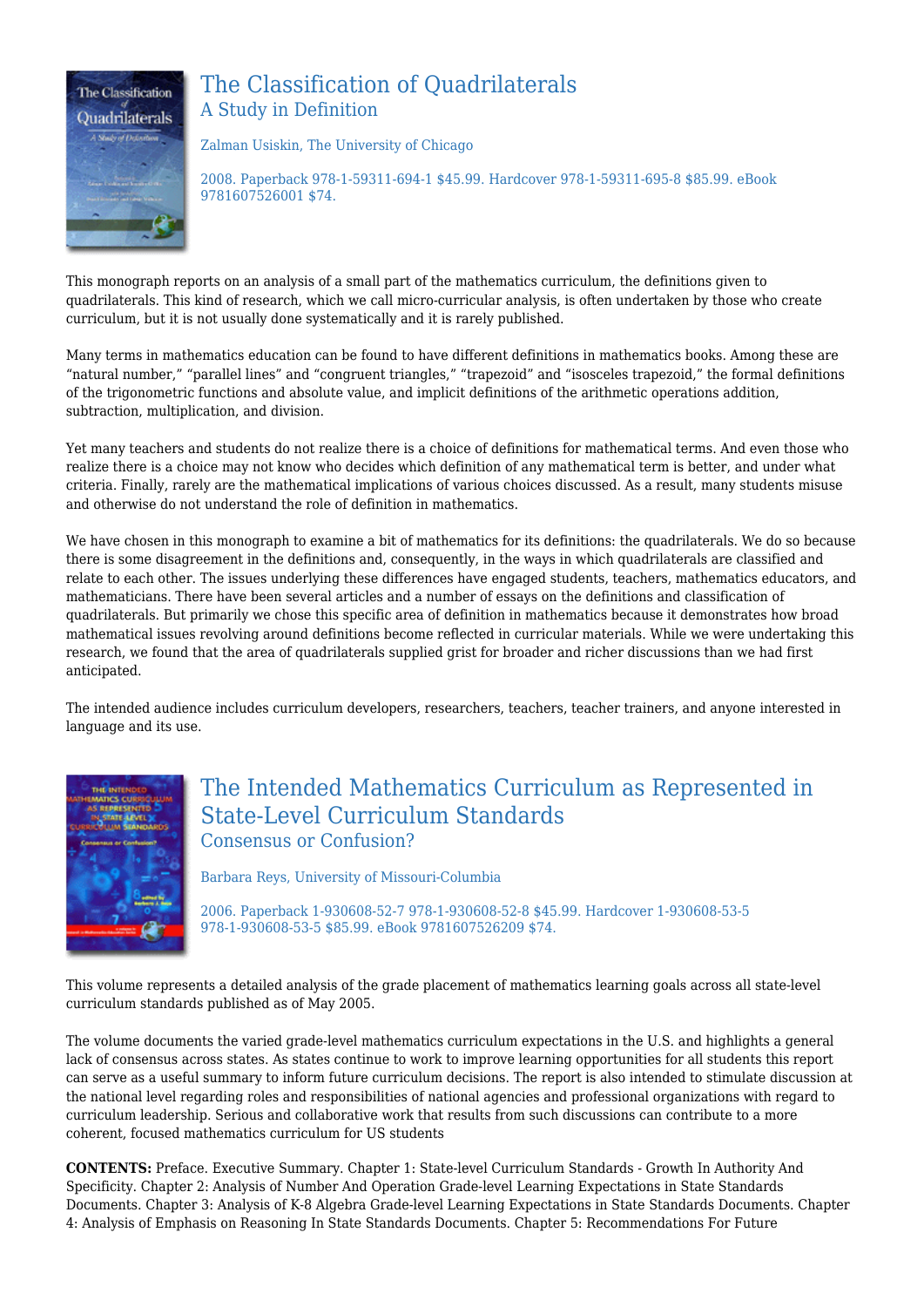Development of Mathematics Curriculum Standards. References. Appendices. Appendix A: List of State Standards Documents Reviewed. Appendix B: Number of GLEs By State and Content Strand.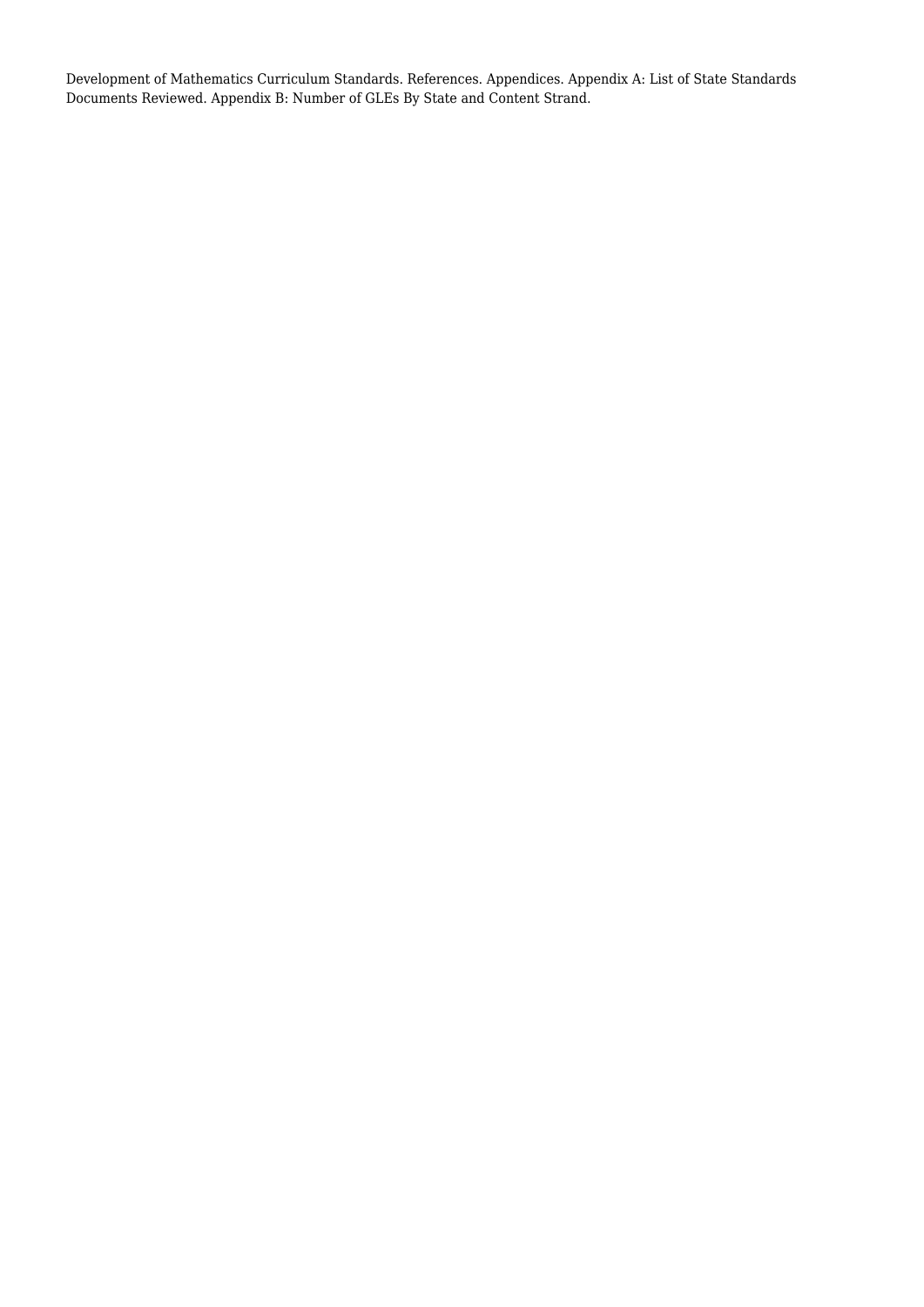

Book Order Form

IAP - Information Age Publishing, Inc. Special Sale Price: \$39.99 for each paperback and \$69.99 for each hardcover (plus s/h)

### **Special Paperback Set Price: \$36.50 per book + FREE SHIPPING when you order the complete series.**

| Title                                                                                                                                                                                                 |                                                     | Qty | \$ Paperback | \$ Hardcover |
|-------------------------------------------------------------------------------------------------------------------------------------------------------------------------------------------------------|-----------------------------------------------------|-----|--------------|--------------|
| International Perspectives on Mathematics Teacher Education                                                                                                                                           |                                                     |     |              |              |
| Researching Pedagogy and Practice with Canadian Mathematics Teachers                                                                                                                                  |                                                     |     |              |              |
| International Perspectives on Mathematics Curriculum                                                                                                                                                  |                                                     |     |              |              |
| Digital Curricula in School Mathematics                                                                                                                                                               |                                                     |     |              |              |
| Approaches to Studying the Enacted Mathematics Curriculum                                                                                                                                             |                                                     |     |              |              |
| Variability is the Rule                                                                                                                                                                               |                                                     |     |              |              |
| Language and Mathematics Education                                                                                                                                                                    |                                                     |     |              |              |
| A Five-Year Study of the First Edition of the Core-Plus Mathematics Curriculum                                                                                                                        |                                                     |     |              |              |
| Future Curricular Trends in School Algebra And Geometry                                                                                                                                               |                                                     |     |              |              |
| A Decade of Middle School Mathematics Curriculum Implementation                                                                                                                                       |                                                     |     |              |              |
| Mathematics Curriculum in Pacific Rim Countries - China, Japan, Korea, and<br>Singapore                                                                                                               |                                                     |     |              |              |
| The History of the Geometry Curriculum in the United States                                                                                                                                           |                                                     |     |              |              |
| The Classification of Quadrilaterals                                                                                                                                                                  |                                                     |     |              |              |
| The Intended Mathematics Curriculum as Represented in State-Level Curriculum<br>Standards                                                                                                             |                                                     |     |              |              |
| Standard Shipping and Handling for Books:<br>\$7.50 handling fee on U.S. orders; \$9.00 for the rest of the world<br>plus \$3.00 shipping per book<br>Online shopping available at www.infoagepub.com | Subtotal:<br>Handling:<br>Shipping:<br>Order Total: |     |              |              |
| Card Number:                                                                                                                                                                                          | Exp. Date:                                          |     | CVV2 Code:   |              |
| Name on card:                                                                                                                                                                                         |                                                     |     |              |              |
| Signature.                                                                                                                                                                                            |                                                     |     |              |              |

| ັ                 |                 |              |          |  |
|-------------------|-----------------|--------------|----------|--|
| Billing Address:  |                 |              |          |  |
| Shipping Address: |                 |              |          |  |
| City:             | State/Province: | Postal Code: | Country: |  |
| Phone:            | Fax:            | Email:       |          |  |

IAP - Information Age Publishing Inc., PO Box 79049, Charlotte, NC 28271